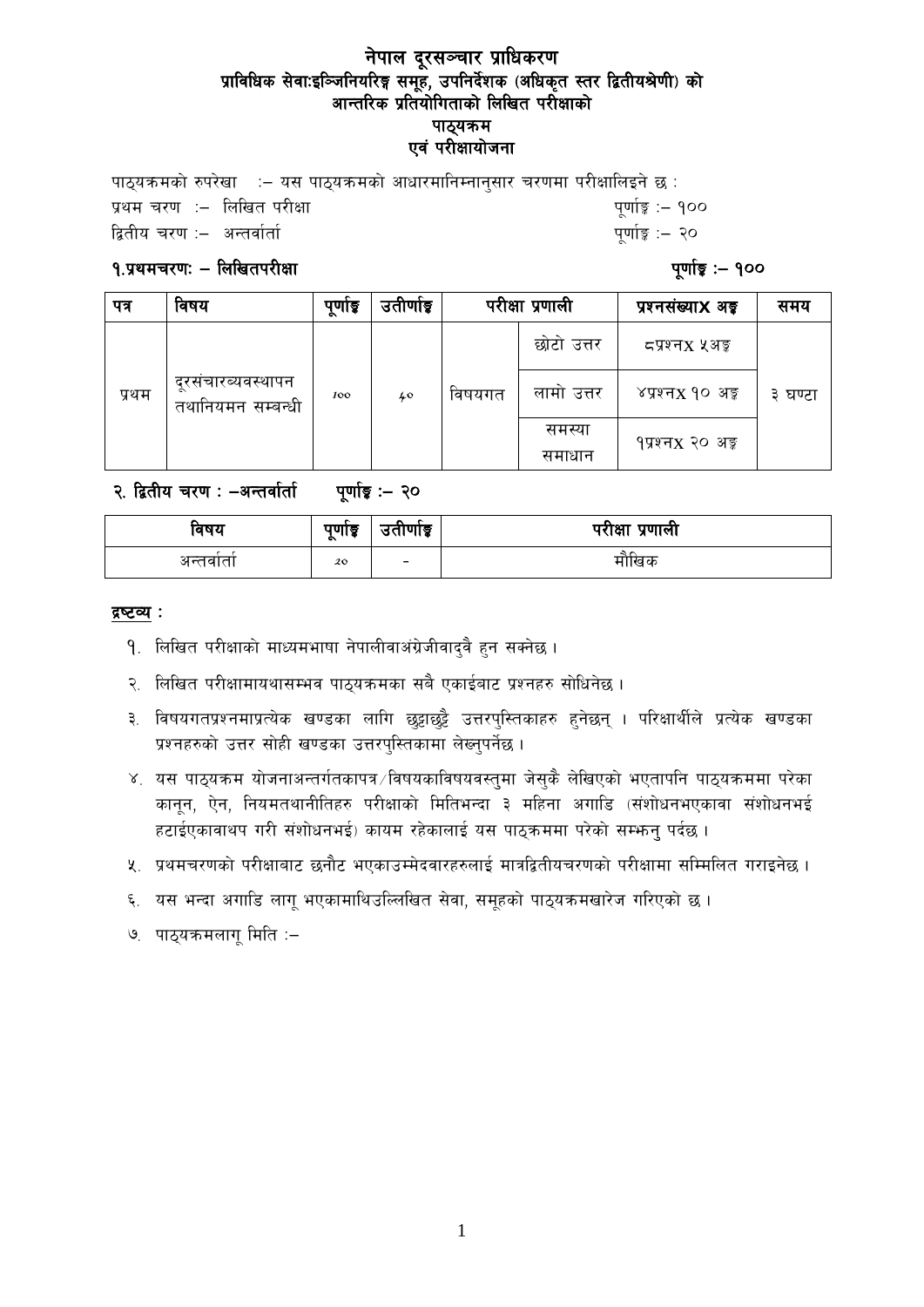## नेपाल दूरसञ्चार प्राधिकरण प्राविधिक सेवाःइञ्जिनियरिङ्ग समूहे, उपनिर्देशक (अधिकृत स्तर द्वितीयश्रेणी) को आन्तरिक प्रतियोगिताको लिखित परीक्षाको पाठ्यक्रम

## प्रथमपत्रः दुरसंचार व्यवस्थापनतथा सेवा सम्बन्धी

### **Section (A) – 50 Marks**

### **1. Telecommunications and Society**

- 1.1 Social and cultural aspects of Telecommunication Technologies & services
- 1.2 Role of ICT in national development
- 1.3 Information superhighway
- 1.4 Convergence Technologies
- 1.5 Declaration of Principles of the World Society on Information Systems (WSIS), 2003 and Agreement on the Tunis Commitment, 2005
- 1.6 WSIS Outcomes and the WSIS+10 Vision for WSIS Beyond 2015
- 1.7 Sustainable Development Goals (SDGs),
- 1.8 Indicators as adopted by the nations of the world, especially those related to eradication of poverty & hunger, achievement of universal primary education,reduction of child mortality, and improvement of maternal health
- 1.9 ITU, APT, SATRC, ICAO
- 1.10 Disaster Communications
- 1.11 Principles of unbundling, Local loop unbundling, shared access and Bit Stream Access

### **2. Regulatory Aspects**

- 2.1 **Licensing of Telecom Services**
	- 2.1.1 Licensing Service
	- 2.1.2 Licensing Objective
	- 2.1.3 Licensing Process
	- 2.1.4 Licensing rules in WTO regulation reference paper

## 2.2 **Numbering and Interconnection**

- 2.2.1 ITU Recommendations for numbering system for Telephone & Voice
- 2.2.2 National Numbering Plan
- 2.2.3 Mobile Number Portability
- 2.2.4 Interconnection issues
- 2.2.5 Interconnection Guidelines, 2065

#### 2.3 **Universal Service Obligation (USO)**

- 2.3.1 Provisions on RTDFin Telecommunication Act, 2053
- 2.3.2 Provisions on RTDF in Telecommunication Policy, 2060
- 2.3.3 RTDF Bylaw 2012 A. D,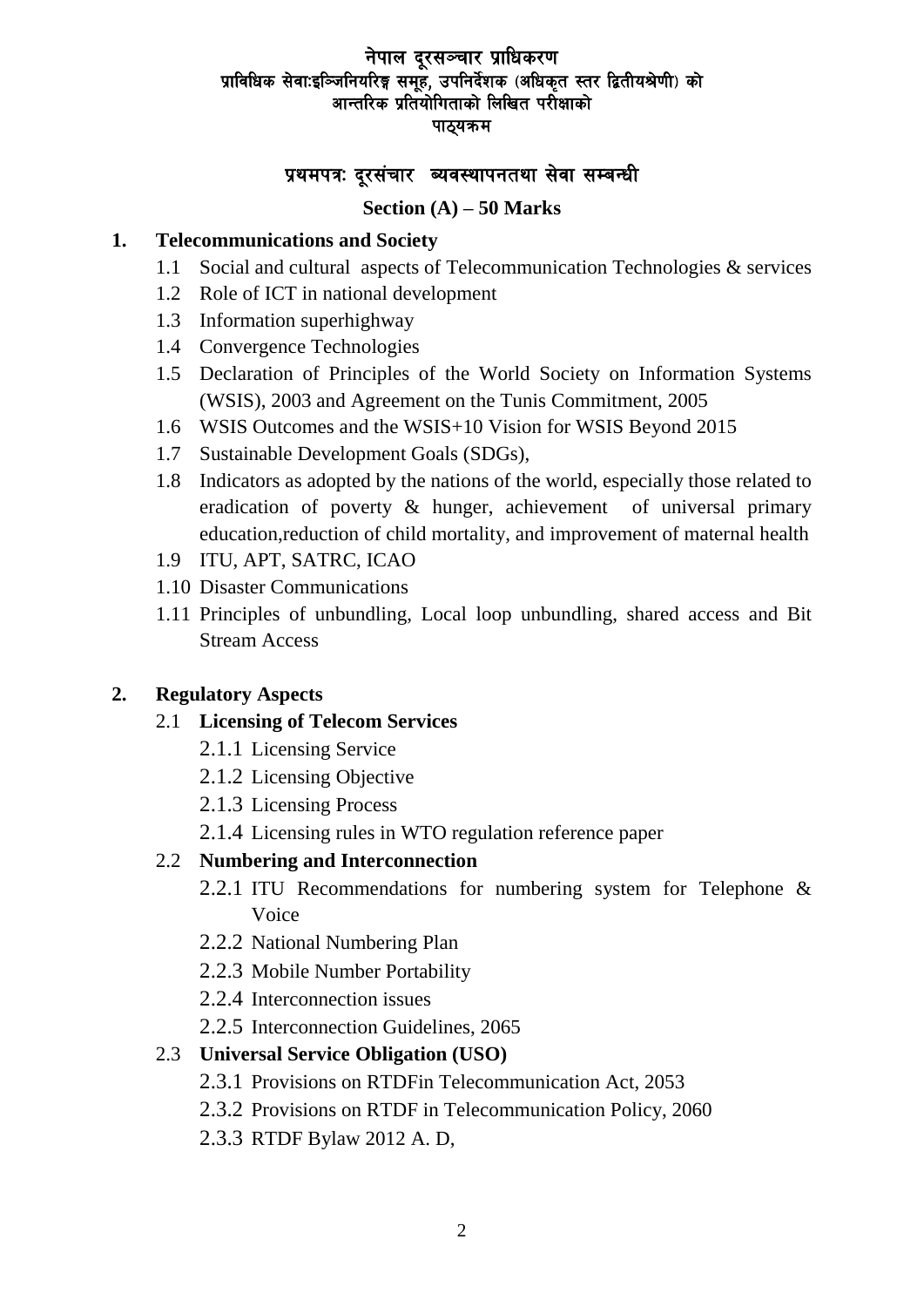## नेपाल दूरसञ्चार प्राधिकरण प्राविधिक सेवाःइञ्जिनियरिङ्ग समूहे, उपनिर्देशक (अधिकृत स्तर द्वितीयश्रेणी) को आन्तरिक प्रतियोगिताको लिखित परीक्षाको पाठयक्रम

2.3.4 Issues on RTDF Utilization: Technical Domain, Financial Domainand Business Domain, Practices, Limitation,Challenges and Opportunities for the Disbursement of RTDF

## *2.4* **Radio Spectrum Management**

- 2.4.1 Spectrum Management Principles
- 2.4.2 National Spectrum Management Policies
- 2.4.3 National Frequency Allocation Plan (NFAP), 2060
- 2.4.4 Radio Spectrum Measurementand Monitoring
- 2.4.5 Techniques adopted for Assignment of spectrum: Administrative Pricing, Beauty Contest, and Auctioning of Spectrum
- 2.4.6 Spectrum Pricing

## 2.5 **Standardization of Telecommunication Equipment and Services**

- 2.5.1 Telecommunication Equipment Standardization
- 2.5.2 Type Approval of Radio Telecommunication Terminal Equipments
- 2.5.3 Standards on EMR from Mobile Tower
- 2.5.4 Testing of Radio Telecommunication Terminal Equipments- EMC, Safety, RF, SAR
- 2.5.5 Quality of Experience (QoE)
- 2.5.6 QoS benchmarks as set out by NTA
- 2.5.7 QoS benchmarks for Telephone services including Mobile Service based on GSM/3G/4G technology and for Internet Services
- 2.5.8 Billing performance, Billing Accuracy & its Audit
- 2.5.9 Benchmarks indicating percentage of customers satisfied with reliability & availability of network
- 2.5.10 Customer satisfaction
- 2.5.11 Method for evaluation of achievement of QoS benchmarks by service providers as set out by NTA

## 3. **Engineering Economics**

- 3.1 Demand and Supply
- 3.2 Laws of return
- 3.3 Types of business organization
- 3.4 Capital budgeting
- 3.5 Financial analysis
- 3.6 Risk analysis
- 3.7 Basic methodology of engineering economic studies
- 3.8 E-Bidding
- 3.9 Fundaments of Electronic Commerce
- 3.10 Concept and Practices of Cyber Law in e-commerce/e-governance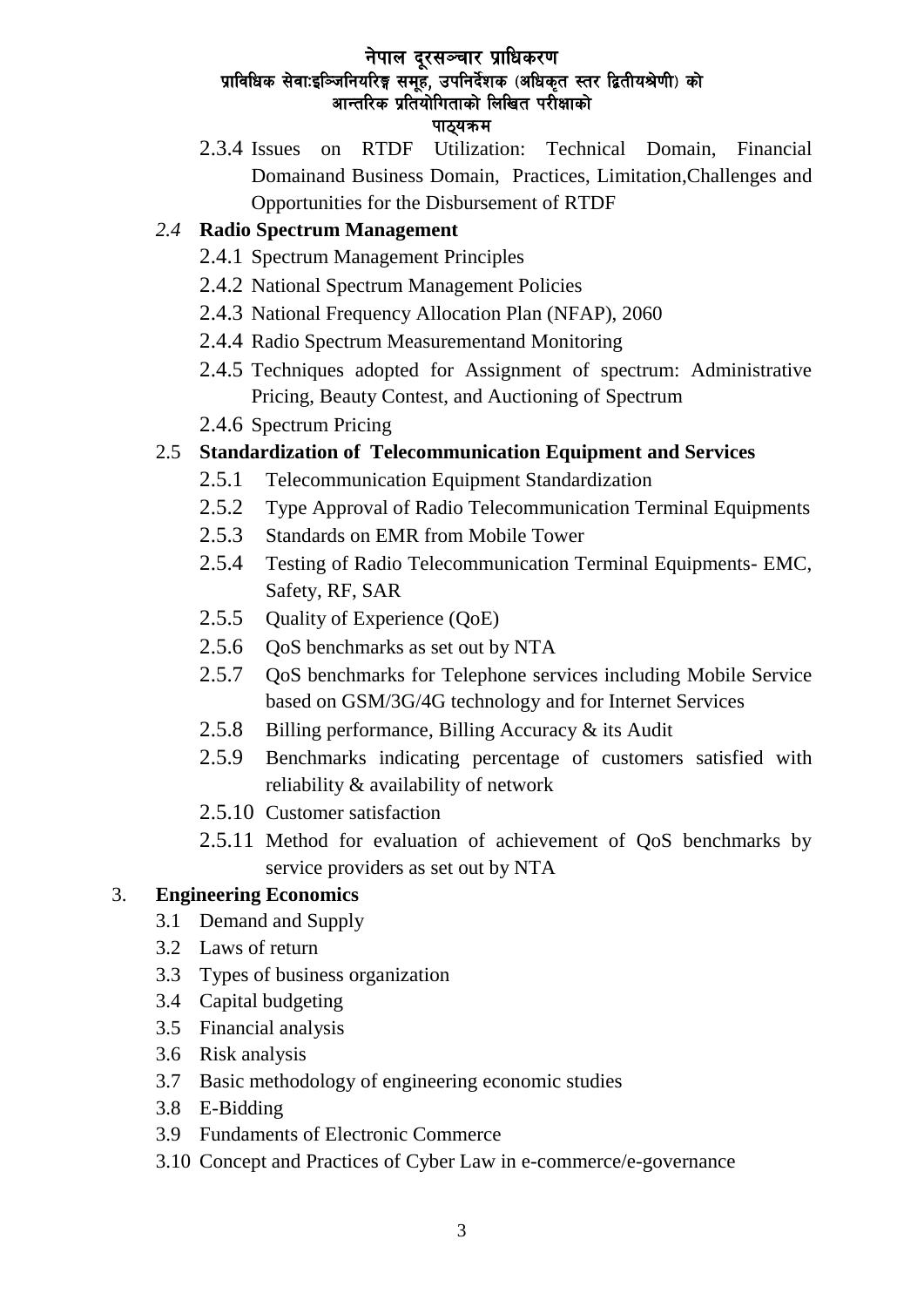# नेपाल दूरसञ्चार प्राधिकरण प्राविधिक सेवाःइञ्जिनियरिङ्ग समूहे, उपनिर्देशक (अधिकृत स्तर द्वितीयश्रेणी) को आन्तरिक प्रतियोगिताको लिखित परीक्षाको

### पाठयक्रम

## **4. Management: Concept and Principles**

- 4.1 Strategic Management and its implementation in Corporate sector
- 4.2 Authority and Delegation
- 4.3 Basic priciple of HRD/ H & M and Human Resource planning
- 4.4 Conflict Management
- 4.5 MIS and its application in NTA
- 4.6 Negotiation Skills and Arbitration
- 4.7 SWOT relating to NTA and NTA's functions and initiatives regarding its policies, plan, program and activities

## **5. Project Management**

- 5.1 The project life cycle
- 5.2 Setting project objectives and goals
- 5.3 Network model: CPM & PERT
- 5.4 Resource leveling
- 5.5 Systems of project control
- 5.6 Preparation of operational budget
- 5.7 Negotiating for Materials, Supplies and Services
- 5.8 Bringing the project to a Successful conclusion

## 6. **Legislative Provisions**

- 6.1 Telecommunication Policy 2060,
- 6.2 Radio Frequency Policy for Telecommunications Services (Distribution & Pricing), 2069,
- 6.3 Broadband Policy, 2071
- 6.4 ICT Policy, 2072
- 6.5 Long-term Policy of Information and Communication Sector, 2059 (2003),
- 6.6 ITU Radio Regulations
- 6.7 Radio Act, 2014
- 6.8 National Broadcasting Act, 2047
- 6.9 Telecommunications Act, 2053
- 6.10 Telecommunications Regulations, 2054
- 6.11 Company Act,2063,
- 6.12 Privatization Act, 2050
- 6.13 Consumer Protection Act, 2054
- 6.14 Competition Promotion and Market Protection Act, 2063
- 6.15 Procurement Act, 2063 ( with amendment)
- 6.16 Procurement Regulation, 2064 (with amendment)
- 6.17 Anti-Corruption Act,2059
- 6.18 RTDF Disbursment Bylaw, 2068,
- 6.19 Nepal Telecommunication Authority Financial Management bylaw, 2067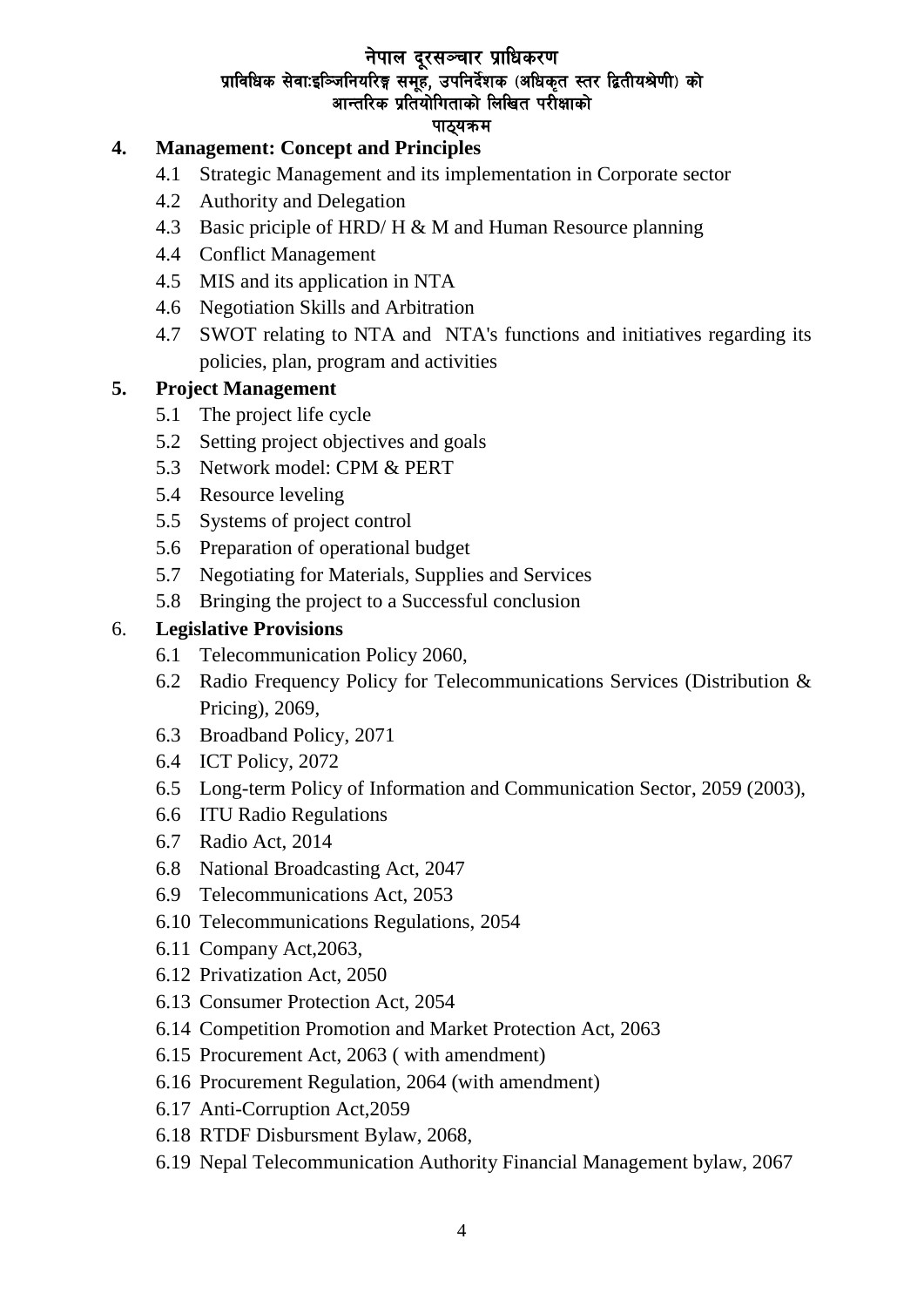# नेपाल दूरसञ्चार प्राधिकरण प्राविधिक सेवा:इञ्जिनियरिङ्ग समुह, उपनिर्देशक (अधिकृत स्तर द्वितीयश्रेणी) को आन्तरिक प्रतियोगिताको लिखित परीक्षाको

### पाठयक्रम

- 6.20 Monitoring Working Procedure Bylaws Final 2068
- 6.21 NTA work performance bylaw, 2068,
- 6.22 Type Approval Working Procedure for Customer Premises Radio Telecommunication Equipment-2072 (TAP-04),
- 6.23 Tariff Guidelines, 2060
- 6.24 Interconnection Guidelines, 2065

### **Section (B) – 50 Marks**

### **7. Telecommunication Systems and Engineering Design Data Systems**

- 7.1 Telecommunication Network
- 7.2 Transmission Media
- 7.3 Transmission lines
- 7.4 signal and noise measurements
- 7.5 Echo and singing
- 7.6 Space/time/frequency/wave length division multiplexing
- 7.7 Packet, Message and circuit switching
- 7.8 X.25 Protocol
- 7.9 Frame relay
- 7.10 TCP/IPProtocol
- 7.11 Functions of switching
- 7.12 Stored Programmed Controlled switch, TS/ST/TST/STS switching, No 5 and No 7 signaling
- 7.13 ISDN, BISDN, ATM, PDH/SDH, DSL
- 7.14 Navigational systems,
- 7.15 Numbering, Routing and charging plans
- 7.16 LTE,UMTS, IMT-2000, WiMAX, IMS, NGN, MPLS, Real time protocol, Voice over IP, IP/PSTN Platform, IN, SSP, SCP, SCP, SSP, SMS and basics of GIS

### 8. **Communication Engineering for Voice and Data**

- 8.1 Transmission and Switching
- 8.2 Multiplexing and Signaling
- 8.3 Alerting and Supervision
- 8.4 Call traffic Engineering
- 8.5 Network Optimization
- 8.6 Busy hour
- 8.7 Carried traffic,Offered traffic
- 8.8 Transmission Systems
- 8.9 Digital Multiplexing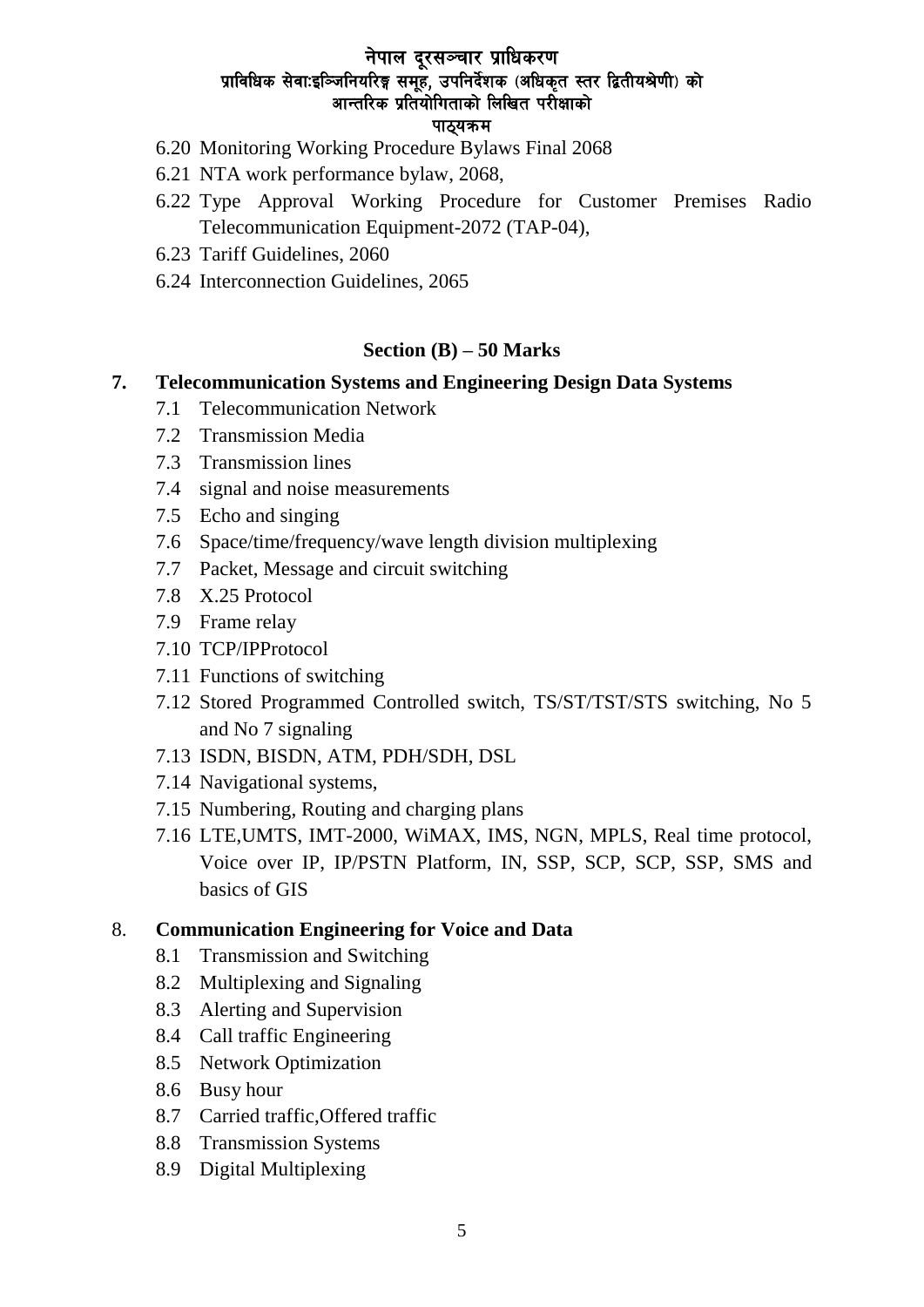### नेपाल दूरसञ्चार प्राधिकरण प्राविधिक सेवा:इञ्जिनियरिङ्ग समूह, उपनिर्देशक (अधिकृत स्तर द्वितीयश्रेणी) को आन्तरिक प्रतियोगिताको लिखित परीक्षाको पाठयकम

- 8.10 Broadband techniques- DSL, ATM, SDH, SONET, ISDN, VoIP, OSI model, Frame relay, TCPIP, Real time Protocol, MPLS, NGN, IMS
- 8.11 Optical fiber communication
- 8.12 Difference between analog and digital communications
- 8.13 Basic communications elements
- 8.14 Signal and noise in communication system
- 8.15 AM, DSC-SC, SSB-SC, PM, FM
- 8.16 Super heterodyne AM and FM receiver
- 8.17 Digital to analog and analog to digital conversion
- 8.18 Sampling theorem,
- 8.19 Sample and hold Circuit, A law,  $\mu$ -law, quantizer
- 8.20 Coding: NRZ/HDB3/AMI,
- 8.21 Error detection and correction
- 8.22 PCM/ADPCM
- 8.23 Digital Modulation: ASK/PSK/FSK /QPSK /MSK / QAM
- 8.24 Modulation and demodulation circuits
- 8.25 Frequency converter and mixers
- 8.26 Phase locked loop
- 8.27 Internet and World Wide Web, Protocols used in network and applications, Capabilities, Privacy and security issues

### 9. **Digital Networks and Wireless Network**

- 9.1 Architecture
- 9.2 Network components
- 9.3 Framing, Channelisation and Signaling
- 9.4 Digital Voice and Video, Packet and Switched Services-ATM, xDSL, Frame Relay, X-25,
- 9.5 Encryption and Security issues
- 9.6 Convolutional codes,Viterbi codes
- 9.7 Trellis coding and decoding
- 9.8 Low Power Radio communication Devices and its Regulation
- 9.9 Unlicensed Band and its regulation with existing national practices
- 9.10 Wireless LAN development tools
- 9.11 IEEE802.11 products
- 9.12 IEEE 802.15 products
- 9.13 IEE802.16 products
- 9.14 WiFi
- 9.15 Other Low Power Devices like Bluetooth
- 9.16 Ultra-Wideband (UMB) device
- 9.17 Radio Frequency Identification (RFID), Software Defined Radio